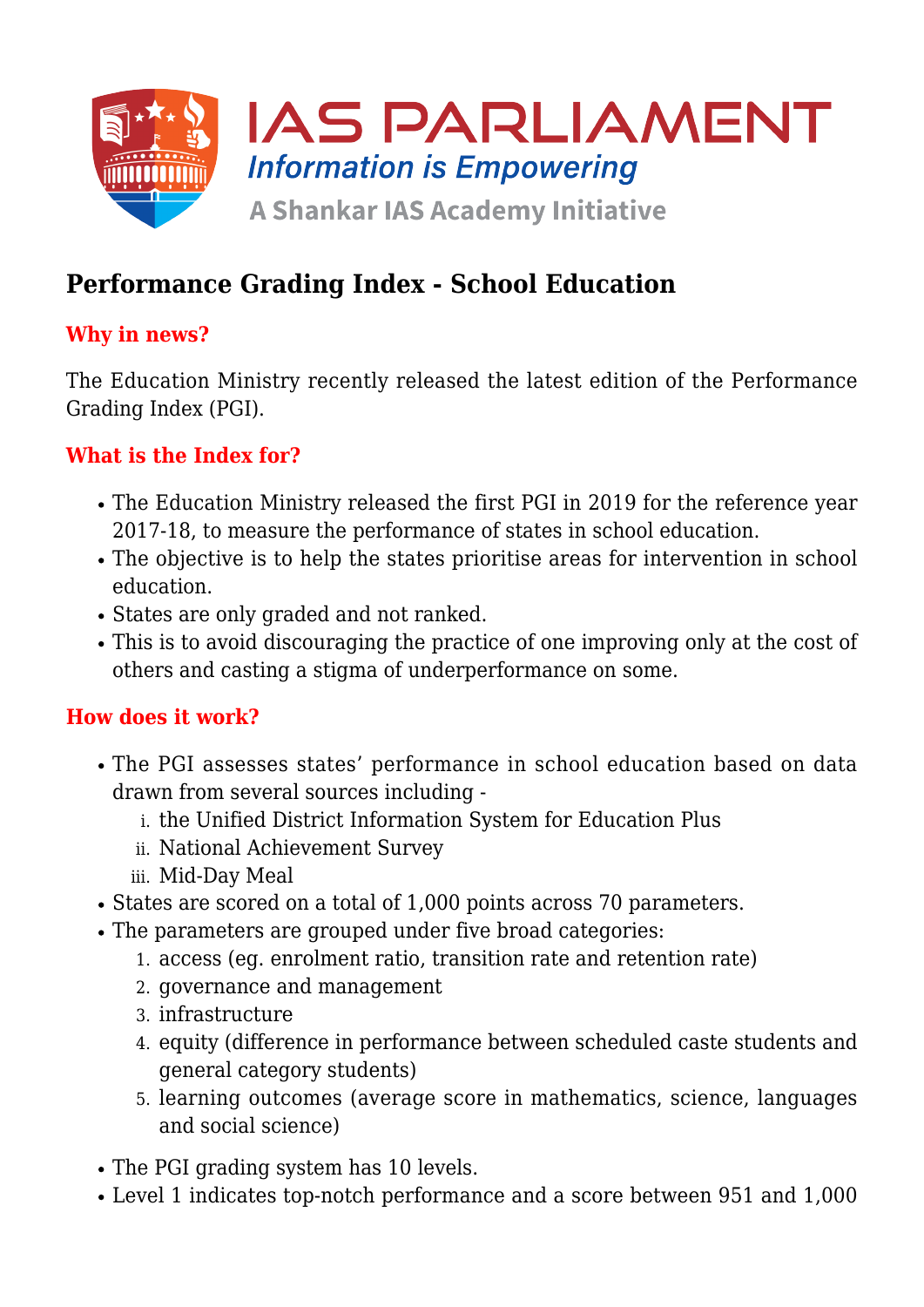points.

- Level II, also known as Grade 1++, indicates a score between 901 and 950.
- Level III, or Grade 1+, indicates a score between 851 and 900.
- The lowest level is Grade VII, and it means a score between 0 and 550 points.

## **What are the highlights of the recent Index?**

- In PGI 2019-20 too, no state/UT could achieve the highest grade/Level I, same as in 2017-18 and 2018-19 editions.
- Chandigarh, Punjab, Tamil Nadu, Andaman and Nicobar and Kerala have scored more than 90%.
- $\bullet$  They have obtained Grade 1++ (or Level II), which makes them the best performing states.
- This is the first time that any state has reached Level II.
- Only the UT of Ladakh has been placed in the lowest grade, that is Grade VII.
- But this is because it was the first time it was assessed after it was carved out of J&K in 2019.
- **Progress** A total of 33 States and UTs have improved their total PGI score in 2019-20 as compared to 2018-19.
- However, there are still 31 states/UTs placed in Level III (Grade 1) or lower.
- The biggest improvement in PGI this year has been shown by Andaman and Nicobar Islands, Punjab, and Arunachal Pradesh.
- All three have improved their score by 20%.

## **What are the key areas demanding attention?**

- In 'Governance Processes' domain, 24 States/UTs have scored less than 288 (80% of the maximum possible score).
- It carries parameters such as teacher availability, teachers training, regular inspection, and availability of finances.
- States and UTs need to improve in this, and the PGI too accords the highest importance to this Domain.
- This is because compliance in this domain will improve other areas including monitoring teachers' attendance, and transparent recruitment.
- The second area that requires attention is the Domain for Infrastructure and facilities.
- Here, 20 States/UTs have scored less than 120 (80% of maximum possible score in this domain).
- Two States, Bihar (81) and Meghalaya (87) recorded lowest scores in this domain.
- This is a cause for concern, as a proper school building with adequate facilities is essential to improve the overall quality of school education.